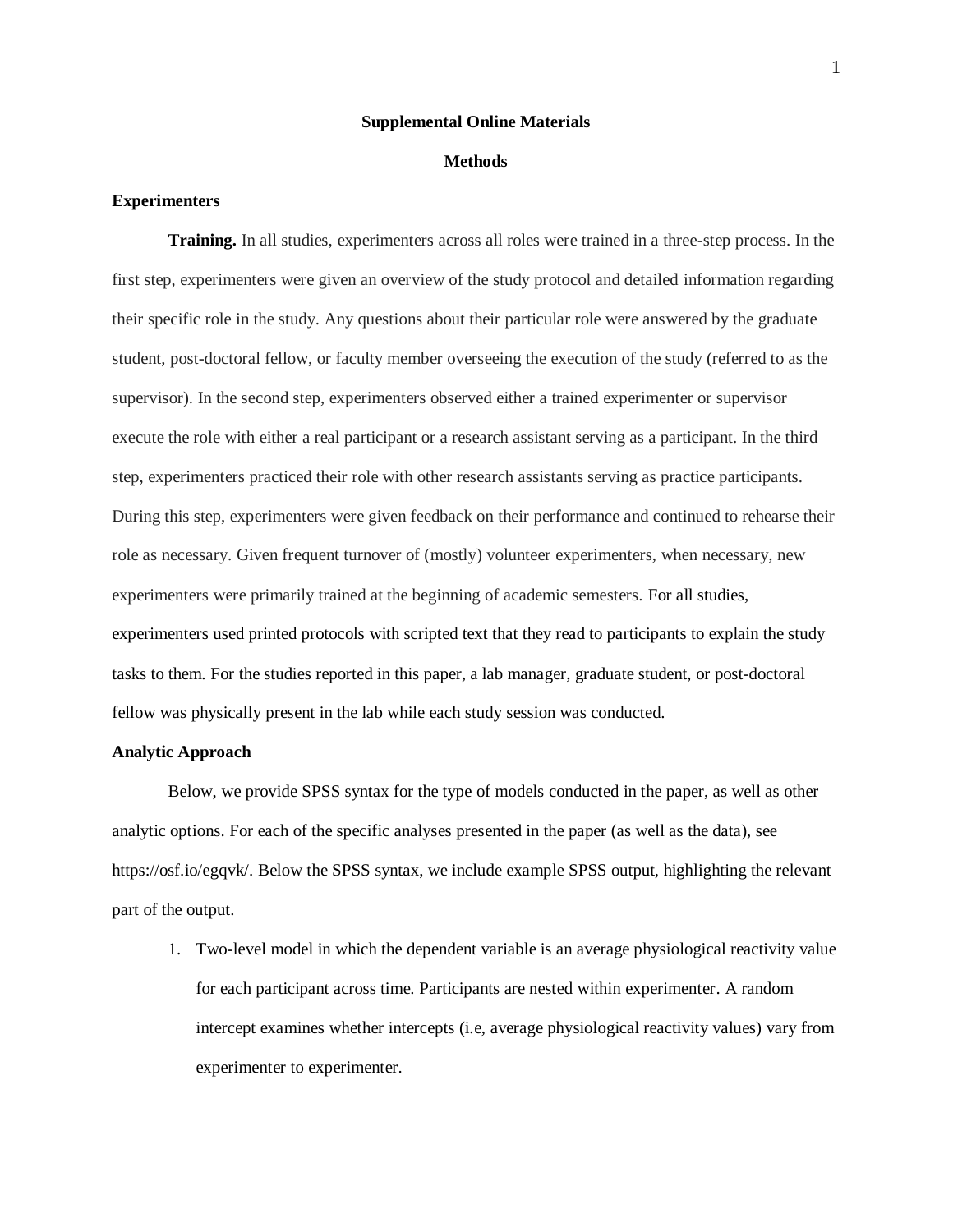# **MIXED** pep reactivity mean  $/FIXED =$ **/PRINT = SOLUTION TESTCOV** /RANDOM INTERCEPT | SUBJECT(experimenter) COVTYPE(VC).

|                                           | <b>Estimates of Covariance Parameters</b> <sup>a</sup> |            |            |        |      |                         |             |  |  |  |  |  |
|-------------------------------------------|--------------------------------------------------------|------------|------------|--------|------|-------------------------|-------------|--|--|--|--|--|
|                                           |                                                        |            |            |        |      | 95% Confidence Interval |             |  |  |  |  |  |
| Parameter                                 |                                                        | Estimate   | Std. Error | Wald Z | Sig. | Lower Bound             | Upper Bound |  |  |  |  |  |
| Residual                                  |                                                        | 102.929015 | 20.221703  | 5.090  | .000 | 70.033937               | 151.274977  |  |  |  |  |  |
| Intercept [subject =<br>experimenter]     | Variance                                               | .210681    | 5.834769   | .036   | 971  | .000000                 | 7.89821E+22 |  |  |  |  |  |
| a Denendent Variable: nen reactivity mean |                                                        |            |            |        |      |                         |             |  |  |  |  |  |

a. Dependent variable: pep\_reactivity\_mean.

2. Option 1, but with an additional fixed effect for a particular experimenter characteristic (here,

experimenter race).

MIXED pep\_reactivity\_mean WITH experimenter\_race  $/$ FIXED = experimenter race /PRINT = SOLUTION TESTCOV /RANDOM INTERCEPT | SUBJECT(experimenter) COVTYPE(VC).

| <b>Estimates of Fixed Effects<sup>a</sup></b> |                         |            |        |           |      |             |              |  |  |  |  |
|-----------------------------------------------|-------------------------|------------|--------|-----------|------|-------------|--------------|--|--|--|--|
|                                               | 95% Confidence Interval |            |        |           |      |             |              |  |  |  |  |
| Parameter                                     | Estimate                | Std. Error | df     |           | Sig. | Lower Bound | Upper Bound  |  |  |  |  |
| Intercept                                     | -17.285050              | 1.373387   | 7.917  | $-12.586$ | .000 | -20.457859  | $-14.112241$ |  |  |  |  |
| experimenter race                             | $-1.402741$             | 1.358613   | 52.464 | $-1.032$  | .307 | $-4.128425$ | 1.322942     |  |  |  |  |
| a. Dependent Variable: pep_reactivity_mean.   |                         |            |        |           |      |             |              |  |  |  |  |

3. Option 1, but for studies with multiple types of experimenters. Researchers can include

separate random statements for each role.

```
MIXED pep reactivity mean
/FIXED =/PRINT = SOLUTION TESTCOV
/RANDOM INTERCEPT | SUBJECT(physioRA) COVTYPE(VC)
/RANDOM INTERCEPT | SUBJECT(experimenter) COVTYPE(VC)
/RANDOM INTERCEPT | SUBJECT(dyad evaluator) COVTYPE(VC).
```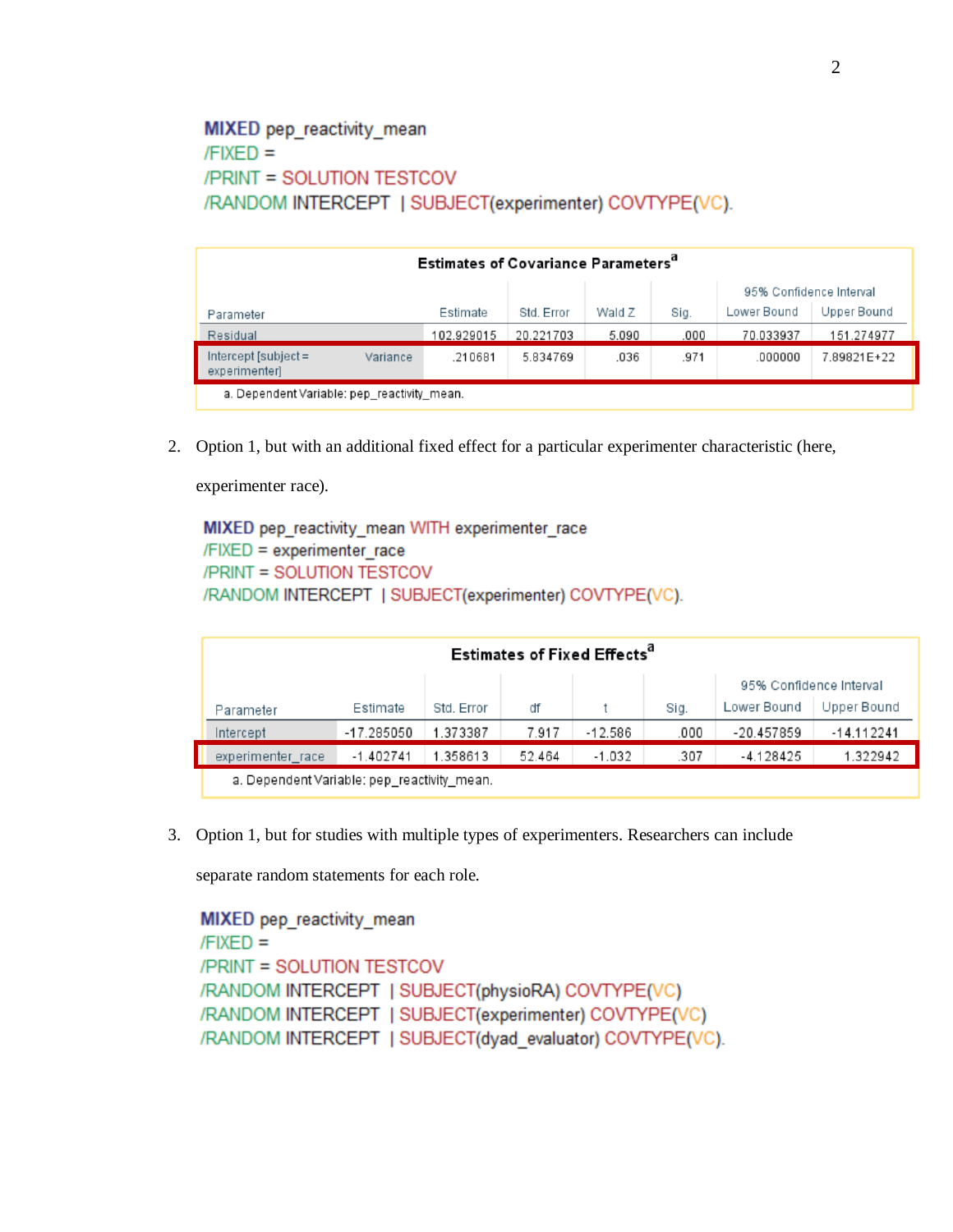| <b>Estimates of Covariance Parameters<sup>a</sup></b> |          |                      |            |        |      |             |             |  |  |  |
|-------------------------------------------------------|----------|----------------------|------------|--------|------|-------------|-------------|--|--|--|
| 95% Confidence Interval                               |          |                      |            |        |      |             |             |  |  |  |
| Parameter                                             |          | Estimate             | Std. Error | Wald Z | Sig. | Lower Bound | Upper Bound |  |  |  |
| Residual                                              |          | 76 707082            | 19 285610  | 3977   | 000  | 46862700    | 125 557777  |  |  |  |
| $Intercept [subject =$<br>physioRAI                   | Variance | 32.674749            | 31.647911  | 1.032  | .302 | 4.895089    | 218.104145  |  |  |  |
| $Intercept$ [subject =<br>experimenterl               | Variance | .000000 <sup>b</sup> | .000000    |        | ٠    | п.          |             |  |  |  |
| $Intercept$ [subject =<br>dyad evaluatorl             | Variance | 3.256971             | 11.558366  | .282   | .778 | .003105     | 3416.369535 |  |  |  |
| a Dependent Variable: pep-reactivity mean.            |          |                      |            |        |      |             |             |  |  |  |

b. This covariance parameter is redundant. The test statistic and confidence interval cannot be computed.

4. Option 1, but with separate random intercepts for each of four experimenters. Using this example, researchers can test whether certain experimenters account for more variance than others—in other words, whether experimenter variances are "heterogeneous." This technique can be useful for identifying which particular experimenters might deviate from others. Variable I1 is coded as 1 for Experimenter 1 and 0 for all else. Variables I2 through I4 are coded in a similar manner.

# MIXED pep\_reactivity\_mean BY I1 I2 I3 I4  $/FIXED =$ /PRINT = SOLUTION TESTCOV /RANDOM = 11 I2 I3 I4 | subject (experimenter) COVTYPE(VC).

| <b>Estimates of Covariance Parameters<sup>a</sup></b> |          |                         |            |            |              |             |                     |  |  |  |  |
|-------------------------------------------------------|----------|-------------------------|------------|------------|--------------|-------------|---------------------|--|--|--|--|
|                                                       |          | 95% Confidence Interval |            |            |              |             |                     |  |  |  |  |
| Parameter                                             |          | Estimate                | Std. Error | Wald Z     | Sig.         | Lower Bound | Upper Bound         |  |  |  |  |
| Residual                                              |          | 74.225534               | 18.717539  | 3.966      | .000         | 45.279837   | 121.675128          |  |  |  |  |
| $11$ [subject =<br>experimenterl                      | Variance | 40.892277               | 34.283012  | 1.193      | .233         | 7.907083    | 211.478548          |  |  |  |  |
| $12$ [subject =<br>experimenter]                      | Variance | .000000 <sup>b</sup>    | .000000    | $\cdot$    | $\cdot$      |             | $\cdot$             |  |  |  |  |
| $13$ [subject =<br>experimenter]                      | Variance | .000000 <sup>b</sup>    | .000000    | $\epsilon$ | $\mathbf{r}$ |             | $\scriptstyle\rm s$ |  |  |  |  |
| $14$ [subject =<br>experimenter]                      | Variance | .000000 <sup>b</sup>    | .000000    | $\cdot$    | ٠            |             | $\cdot$             |  |  |  |  |
| a. Dependent Variable: pep reactivity mean.           |          |                         |            |            |              |             |                     |  |  |  |  |

b. This covariance parameter is redundant. The test statistic and confidence interval cannot be computed.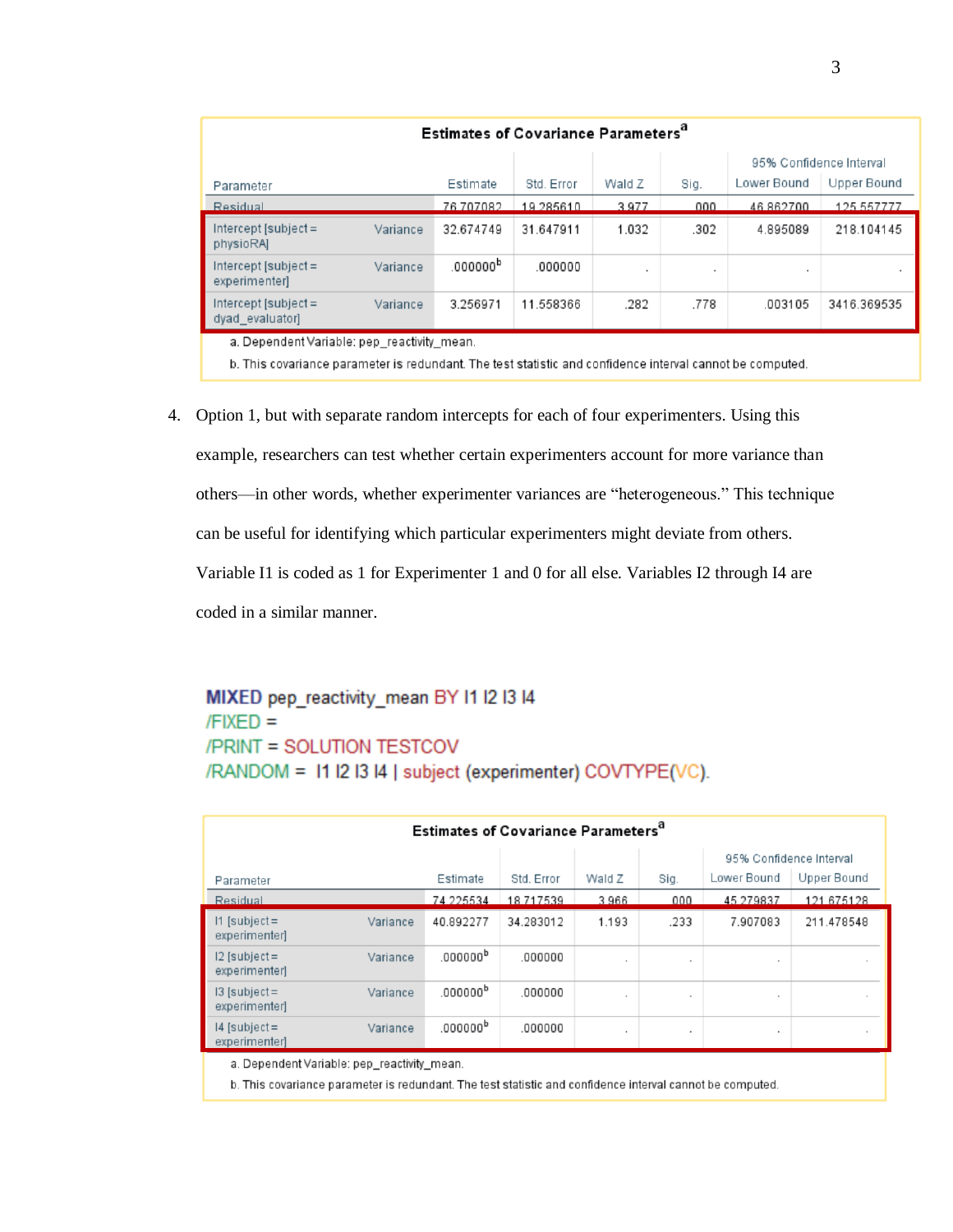5. Three-level model in which the dependent variable is physiological reactivity at a particular time point. Time points (Level 1) are nested within participants (Level 2), which are nested

within experimenters (Level 3).

**MIXED** pep\_reactivity /PRINT = SOLUTION TESTCOV /FIXED= /PRINT = SOLUTION TESTCOV /RANDOM = intercept | subject (experimenter) /RANDOM = intercept | subject (experimenter\*participantID).

| <b>Estimates of Covariance Parameters<sup>a</sup></b>     |          |           |            |        |      |                         |             |  |  |  |  |  |
|-----------------------------------------------------------|----------|-----------|------------|--------|------|-------------------------|-------------|--|--|--|--|--|
|                                                           |          |           |            |        |      | 95% Confidence Interval |             |  |  |  |  |  |
| Parameter                                                 |          | Estimate  | Std. Error | Wald Z | Sig. | Lower Bound             | Upper Bound |  |  |  |  |  |
| Residual                                                  |          | 49.252791 | 1.191934   | 41.322 | .000 | 46.971182               | 51.645228   |  |  |  |  |  |
| $Intercept [subject =$<br>experimenter]                   | Variance | 6.570807  | 5.803299   | 1.132  | .258 | 1.163703                | 37.101809   |  |  |  |  |  |
| $Intercept [subject =$<br>experimenter*<br>participantID] | Variance | 26.863814 | 5.516950   | 4.869  | .000 | 17.962164               | 40.176924   |  |  |  |  |  |
| a. Dependent Variable: pep reactivity.                    |          |           |            |        |      |                         |             |  |  |  |  |  |

### **Results**

### **ANS Responses**

In Table S1, we present ANS responses during the study tasks (not baseline) across studies.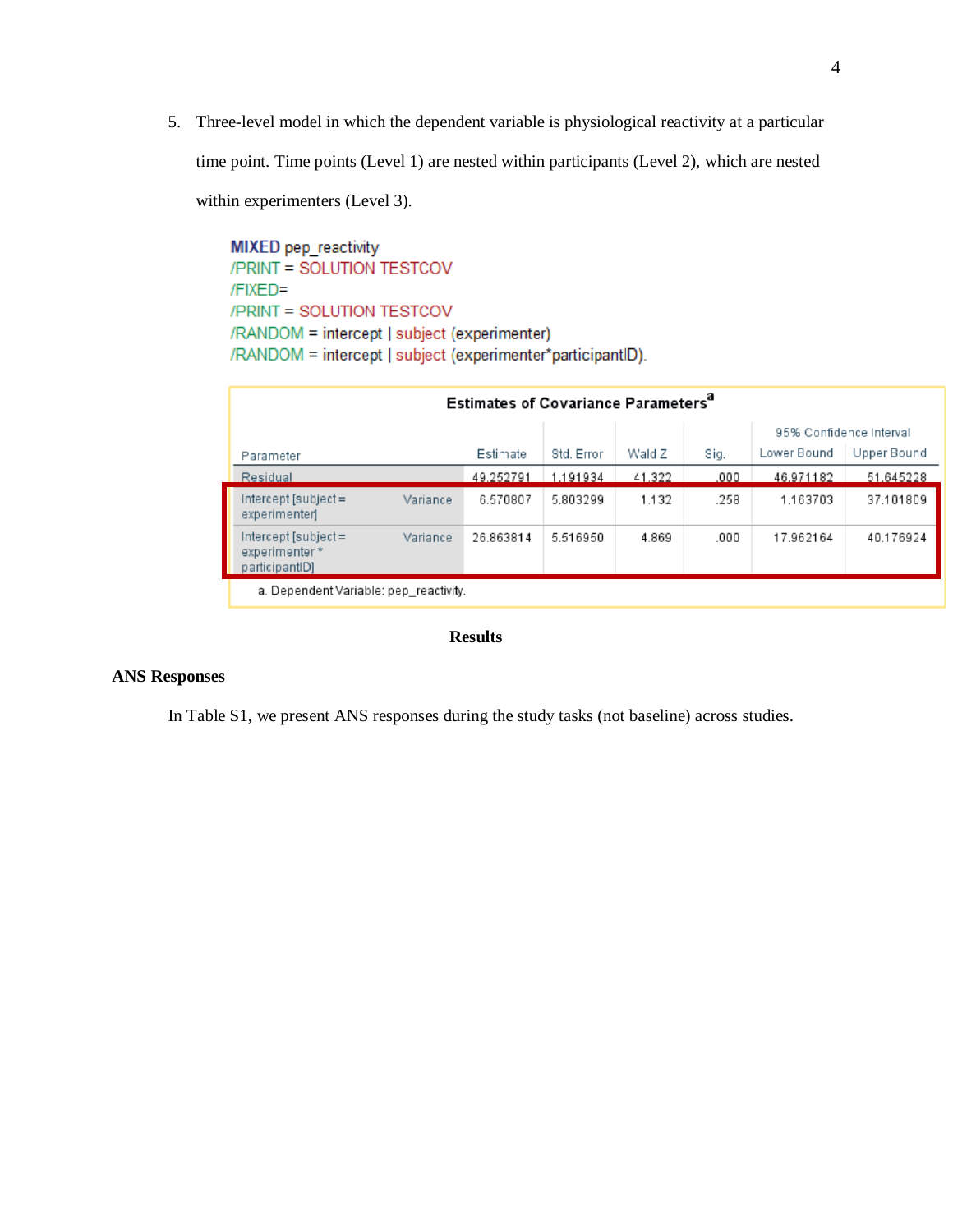### *Autonomic nervous system responses across studies*

| <b>Study Number</b>               |        | Pre-ejection Period |       |        |        | Interbeat Interval |        |         |
|-----------------------------------|--------|---------------------|-------|--------|--------|--------------------|--------|---------|
|                                   | M      | SD                  | Min.  | Max.   | M      | SD                 | Min.   | Max.    |
| Study 1 (evaluation)              | 83.36  | 15.45               | 38.00 | 130.00 | 613.24 | 97.47              | 397.72 | 939.65  |
| Study 1 (partner interaction)     | 96.58  | 11.56               | 40.00 | 132.00 | 727.51 | 98.70              | 418.27 | 1130.84 |
| Study 2 (computer task)           | 101.00 | 12.77               | 49.00 | 138.00 | 775.61 | 120.58             | 462.52 | 1231.87 |
| Study 2 (partner interaction)     | 101.56 | 12.31               | 49.00 | 135.00 | 786.39 | 113.87             | 473.95 | 1220.58 |
| Study 3                           | 86.79  | 17.86               | 37.00 | 133.00 | 643.32 | 121.69             | 399.91 | 1092.65 |
| Study 4                           | 97.41  | 13.41               | 55.50 | 133.00 | 735.28 | 112.05             | 474.94 | 1106.62 |
| Study 5                           |        |                     |       |        | 709.01 | 122.19             | 403.07 | 1146.46 |
| Study 6                           | 99.20  | 14.40               | 46.00 | 135.00 | 743.22 | 112.90             | 426.03 | 1194.40 |
| Study 7                           |        |                     |       |        | 791.17 | 111.91             | 524.42 | 1151.92 |
| Study 8                           |        |                     |       |        | 697.33 | 116.70             | 395.51 | 1102.04 |
| Study 9 (speech)                  | 107.61 | 16.57               | 47.00 | 152.00 | 737.99 | 125.77             | 402.00 | 1180.00 |
| Study 9 (confederate interaction) | 109.27 | 14.04               | 49.00 | 152.00 | 772.94 | 117.88             | 439.00 | 1233.00 |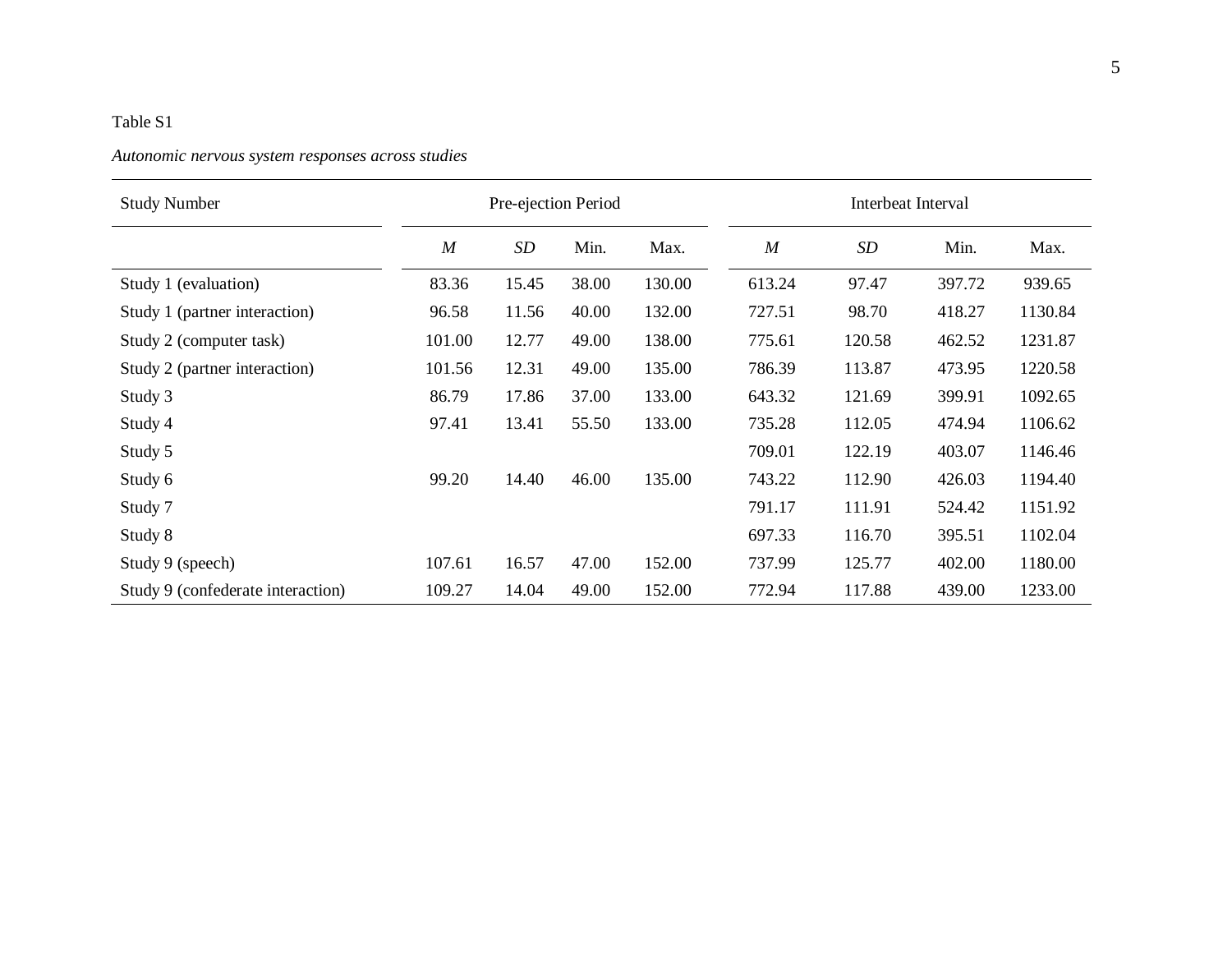## Table S1 (continued)

### *Autonomic nervous system responses across studies*

| <b>Study Number</b>                |      |      | Respiratory Sinus Arrhythmia |       |       | <b>RMSSD</b> |      |        |
|------------------------------------|------|------|------------------------------|-------|-------|--------------|------|--------|
|                                    | M    | SD   | Min.                         | Max.  | M     | SD           | Min. | Max.   |
| Study 1 (evaluation only)          |      |      |                              |       | 25.08 | 15.69        | 1.75 | 113.07 |
| Study 1 (partner interaction only) |      |      |                              |       | 36.50 | 21.13        | 1.83 | 159.22 |
| Study 2 (computer task only)       |      |      |                              |       | 48.22 | 35.63        | 5.69 | 313.81 |
| Study 2 (partner interaction only) |      |      |                              |       | 47.95 | 32.42        | 6.57 | 294.04 |
| Study 3                            |      |      |                              |       | 29.73 | 21.13        | 2.46 | 179.83 |
| Study 4                            |      |      |                              |       | 39.41 | 27.84        | 4.19 | 197.83 |
| Study 5                            | 6.48 | 1.35 | 2.94                         | 12.47 | 38.92 | 25.26        | 5.44 | 176.93 |
| Study 6                            |      |      |                              |       | 39.03 | 21.43        | 3.03 | 215.19 |
| Study 7                            |      |      |                              |       | 45.51 | 20.80        | 9.13 | 144.59 |
| Study 8                            |      |      |                              |       | 36.13 | 21.23        | 3.11 | 158.44 |
| Study 9 (speech)                   | 6.39 | 1.27 | 0.65                         | 10.60 |       |              |      |        |
| Study 9 (confederate interaction)  | 6.45 | 1.23 | 0.61                         | 9.98  |       |              |      |        |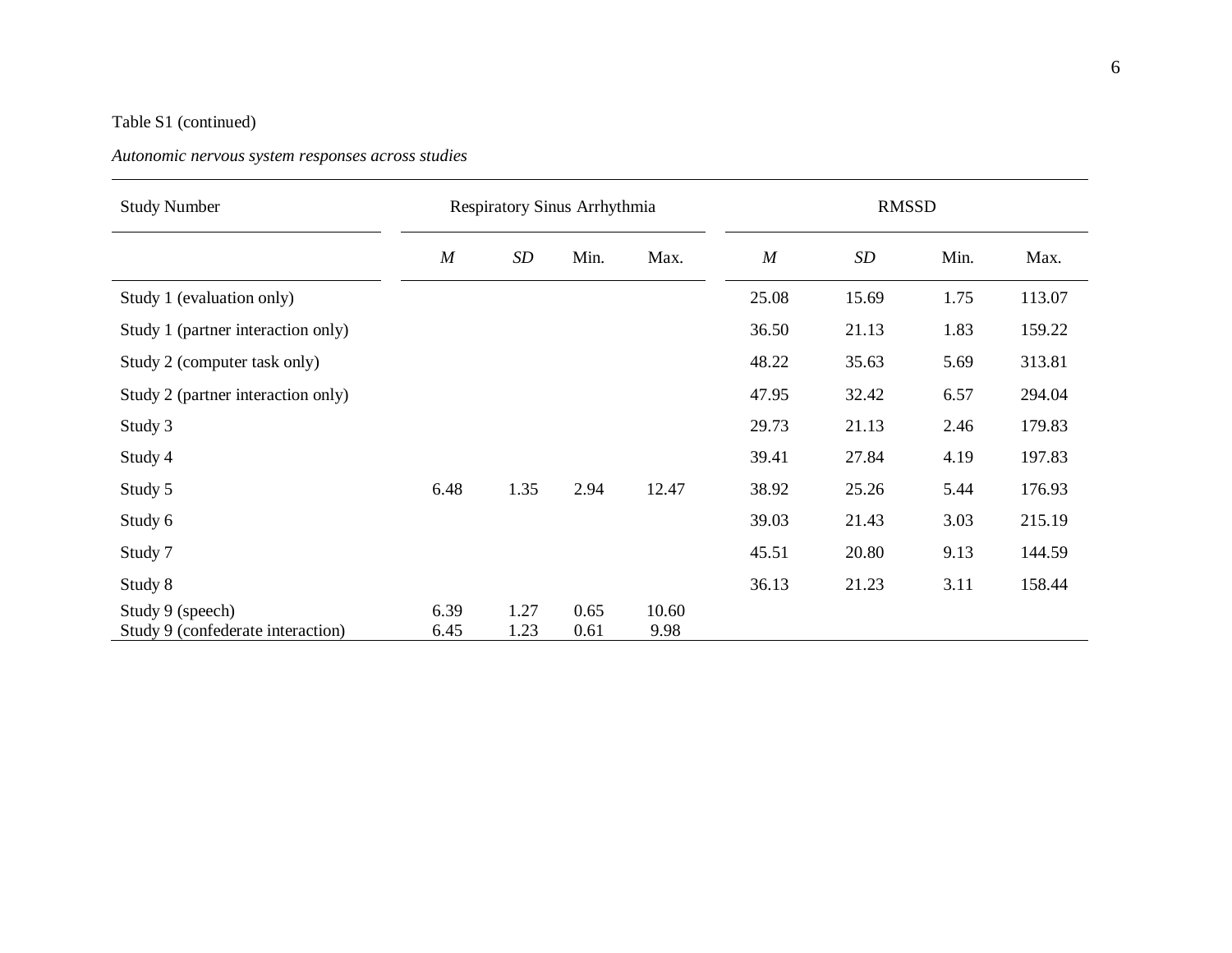### **Random Effects**

Given that RMSSD is positively skewed, we applied a natural-log transformation to the RMSSD data and present the results of analyses with the transformed data in Table S2.

### Table S2

*Variance in reactivity of the natural log of RMSSD due to experimenters across studies* 

| <b>Study Number</b>                   | Source of<br>Variance | Absolute<br>Variance | SE   | Wald Z | $\boldsymbol{p}$ |
|---------------------------------------|-----------------------|----------------------|------|--------|------------------|
|                                       | Physiology RA         | 0.04                 | 0.05 | 0.76   | .45              |
| Study 1 (evaluation only)             | Lead RA               | NA                   | NA   | NA     | NA               |
|                                       | Evaluators            | 0.003                | 0.02 | 0.14   | .89              |
|                                       | Physiology RA         | 0.003                | 0.02 | 0.22   | .83              |
| Study 1 (partner<br>interaction only) | Lead RA               | 0.01                 | 0.02 | .64    | .52              |
|                                       | Evaluators            | 0.003                | 0.01 | .22    | .83              |
| Study 2 (computer task<br>only)       | Lead RA               | NA                   | NA   | NA     | NA               |
| Study 2 (partner<br>interaction only) | Lead RA               | NA                   | NA   | NA     | NA               |
|                                       | Physiology RA         | 0.03                 | 0.04 | 0.68   | 0.50             |
| Study 3                               | Lead RA               | NA                   | NA   | NA     | NA               |
|                                       | Evaluators            | NA                   | NA   | NA     | NA               |
| Study 4                               | Lead RA               | 0.003                | 0.01 | 0.39   | .70              |
| Study 6                               | Lead RA               | 0.01                 | 0.01 | 0.52   | .60              |
| Study 7                               | Lead RA               | 0.01                 | 0.02 | 0.78   | .44              |
| Study 8                               | Lead RA               | 0.01                 | 0.01 | 0.16   | .88              |

*Note*. *NA =* covariance parameter was trimmed from the model because there was not enough variance to estimate it.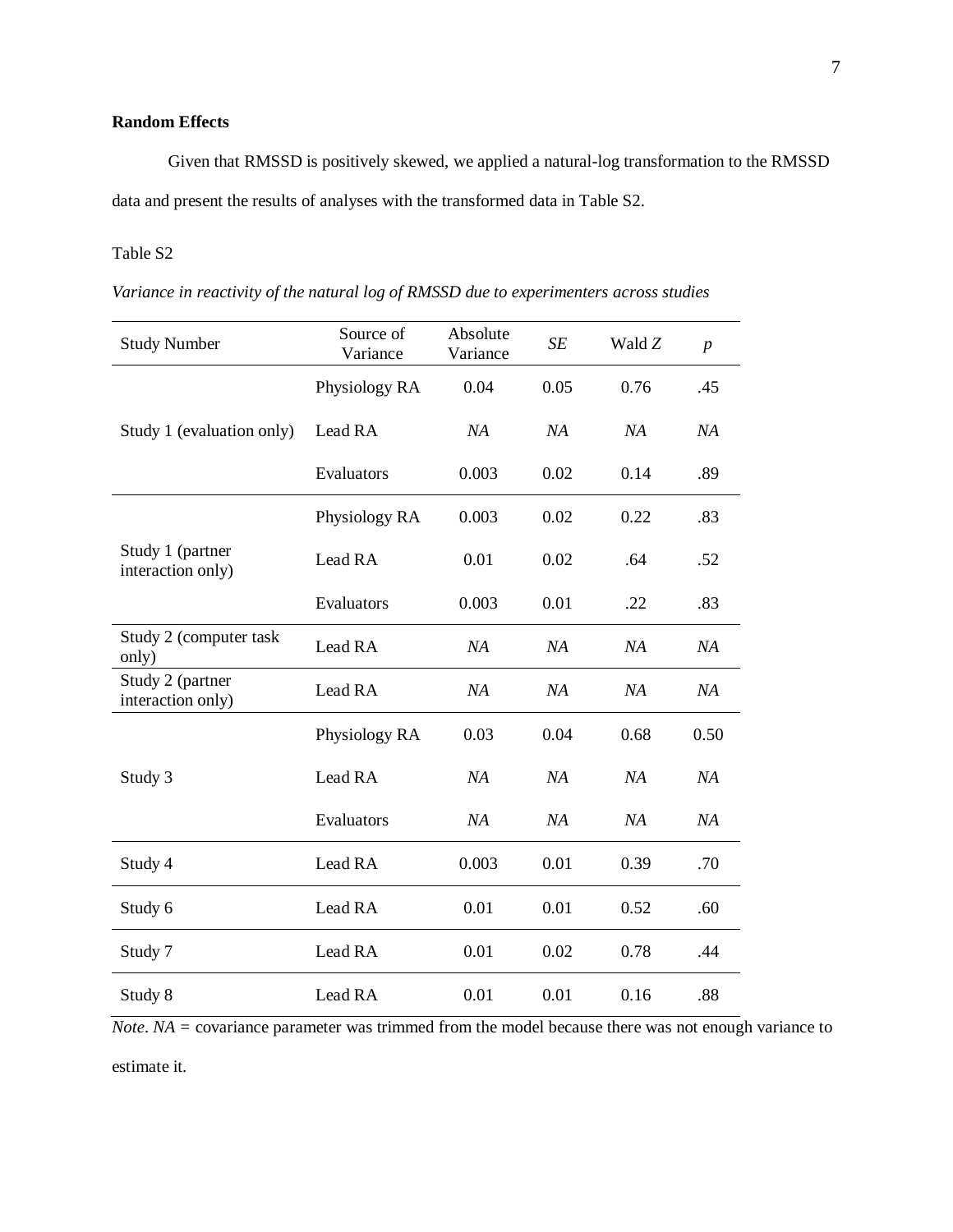For readers wondering whether we might have found different results had we not collapsed reactivity over time for each participant, we also examined three-level models in which reactivity was not averaged over time for each participant. Time points were nested within participant, and participants were nested within experimenter. Similar to the results reported in the main text, we did not find any significant variance due to experimenter (see Tables S3 and S4 where the random intercepts for experimenters are presented). In these models, we examine the influence of one type of experimenter at a time, given that models did not often converge with more than one experimenter type in the model simultaneously.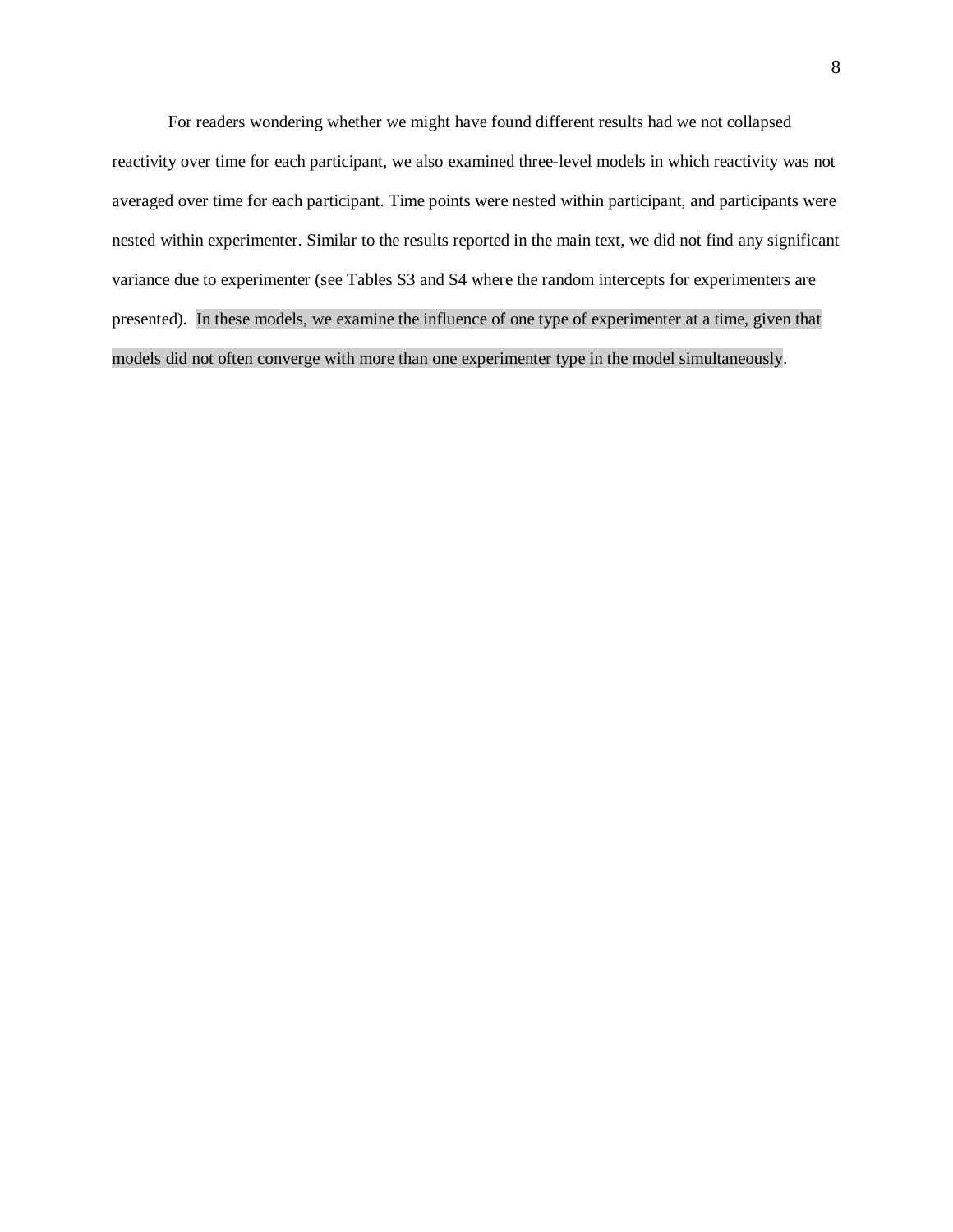| Study<br>Number | Source of<br>Variance |                      | Pre-ejection Period |           |         |                      | Interbeat Interval |           |                  |
|-----------------|-----------------------|----------------------|---------------------|-----------|---------|----------------------|--------------------|-----------|------------------|
|                 |                       | Absolute<br>Variance | SE                  | Wald<br>Z | $\,p\,$ | Absolute<br>Variance | $\cal SE$          | Wald<br>Z | $\boldsymbol{p}$ |
| Study 1         | Physiology<br>RA      | NA                   | NA                  | NA        | NA      | NA                   | NA                 | NA        | NA               |
|                 | Lead RA               | NA                   | NA                  | NA        | NA      | 182.12               | 1419.51            | 0.13      | .90              |
| Study 2         | Lead RA               | NA                   | NA                  | NA        | NA      | 314.84               | 868.17             | 0.36      | .72              |
|                 | Physiology<br>RA      | 3.71                 | 8.28                | 0.45      | .65     | NA                   | NA                 | NA        | NА               |
| Study 3         | Lead RA               | NA                   | NA                  | NA        | NA      | NA                   | NA                 | NA        | ΝA               |
| Study 4         | Lead RA               | NA                   | NA                  | NA        | NA      | NA                   | NA                 | NA        | NА               |
| Study 5         | Lead RA               |                      |                     |           |         | 1268.03              | 1600.56            | 0.79      | .43              |
| Study 6         | Lead RA               | NA                   | NA                  | NA        | NA      | NA                   | NA                 | NA        | NA               |
| Study 7         | Lead RA               |                      |                     |           |         | NA                   | NA                 | NA        | NA               |
| Study 8         | Lead RA               |                      |                     |           |         | NA                   | NA                 | NA        | NA               |
| Study 9         | Lead RA               | NA                   | NA                  | NA        | NA      | NA                   | NA                 | <b>NA</b> | NA               |

*Variance in ANS baseline activity due to experimenters using three-level models*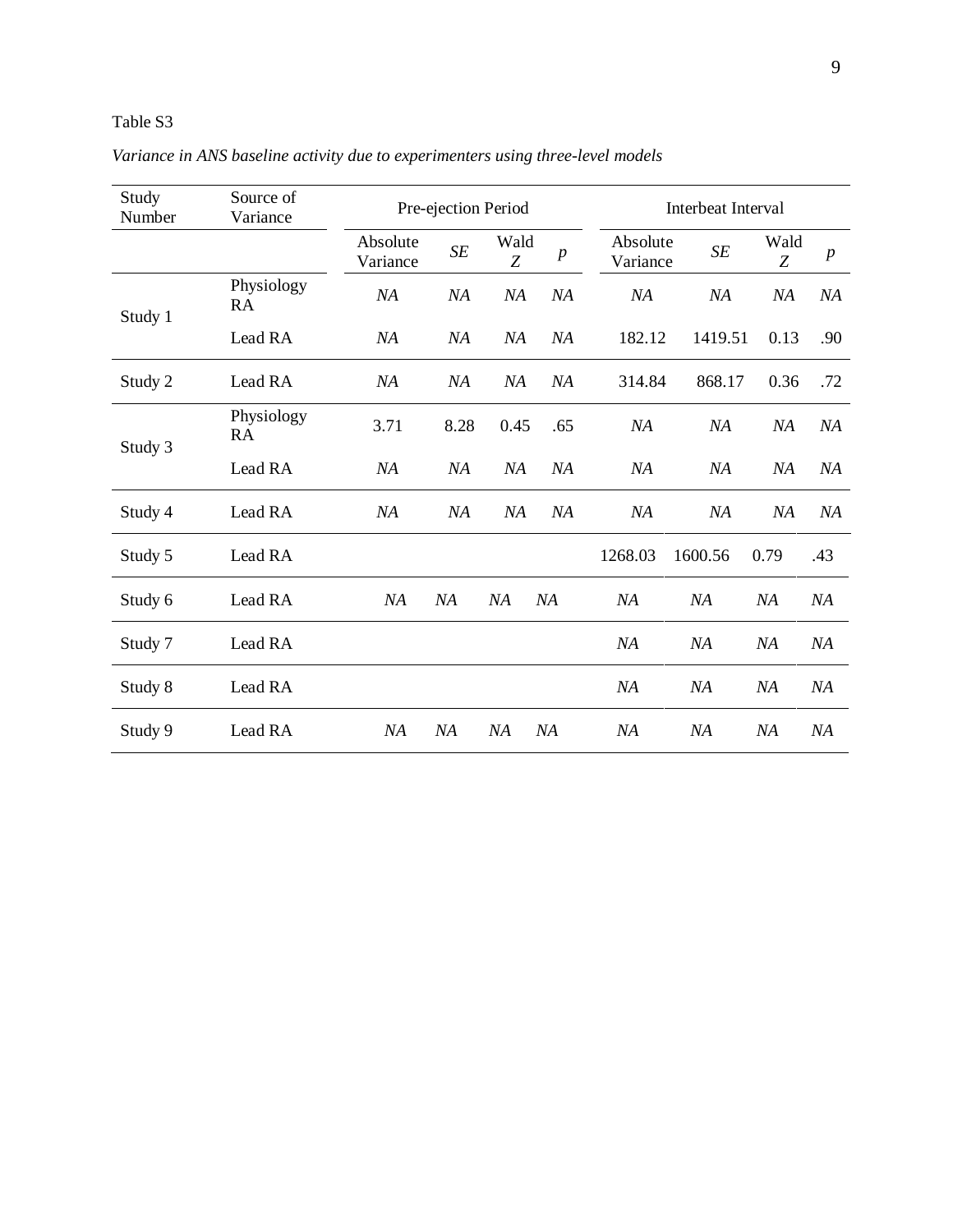| Study<br>Number | Source of<br>Variance |                      | <b>RSA</b> |           |                  |                      | <b>RMSSD</b> |           |                  |
|-----------------|-----------------------|----------------------|------------|-----------|------------------|----------------------|--------------|-----------|------------------|
|                 |                       | Absolute<br>Variance | $\cal SE$  | Wald<br>Z | $\boldsymbol{p}$ | Absolute<br>Variance | $\cal SE$    | Wald<br>Z | $\boldsymbol{p}$ |
| Study 1         | Physiology<br>RA      |                      |            |           |                  | NA                   | NA           | NA        | NA               |
|                 | Lead RA               |                      |            |           |                  | 38.83                | 52.62        | 0.74      | .46              |
| Study 2         | Lead RA               |                      |            |           |                  | NA                   | NA           | NA        | NA               |
|                 | Physiology<br>RA      |                      |            |           |                  | 69.63                | 110.24       | 0.63      | .53              |
| Study 3         | Lead RA               |                      |            |           |                  | NA                   | NA           | NA        | NA               |
| Study 4         | Lead RA               |                      |            |           |                  | NA                   | NA           | NA        | NA               |
| Study 5         | Lead RA               | NA                   | NA         | NA        | NA               | 46.08                | 57.49        | 0.80      | .42              |
| Study 6         | Lead RA               |                      |            |           |                  | 54.80                | 100.22       | 0.55      | .59              |
| Study 7         | Lead RA               |                      |            |           |                  | 12.31                | 31.21        | 0.39      | .69              |
| Study 8         | Lead RA               |                      |            |           |                  | NA                   | NA           | NA        | NA               |
| Study 9         | Lead RA               | 0.02                 | 0.04       | 0.58      | .56              |                      |              |           |                  |

*Variance in ANS baseline activity due to experimenters using three-level models*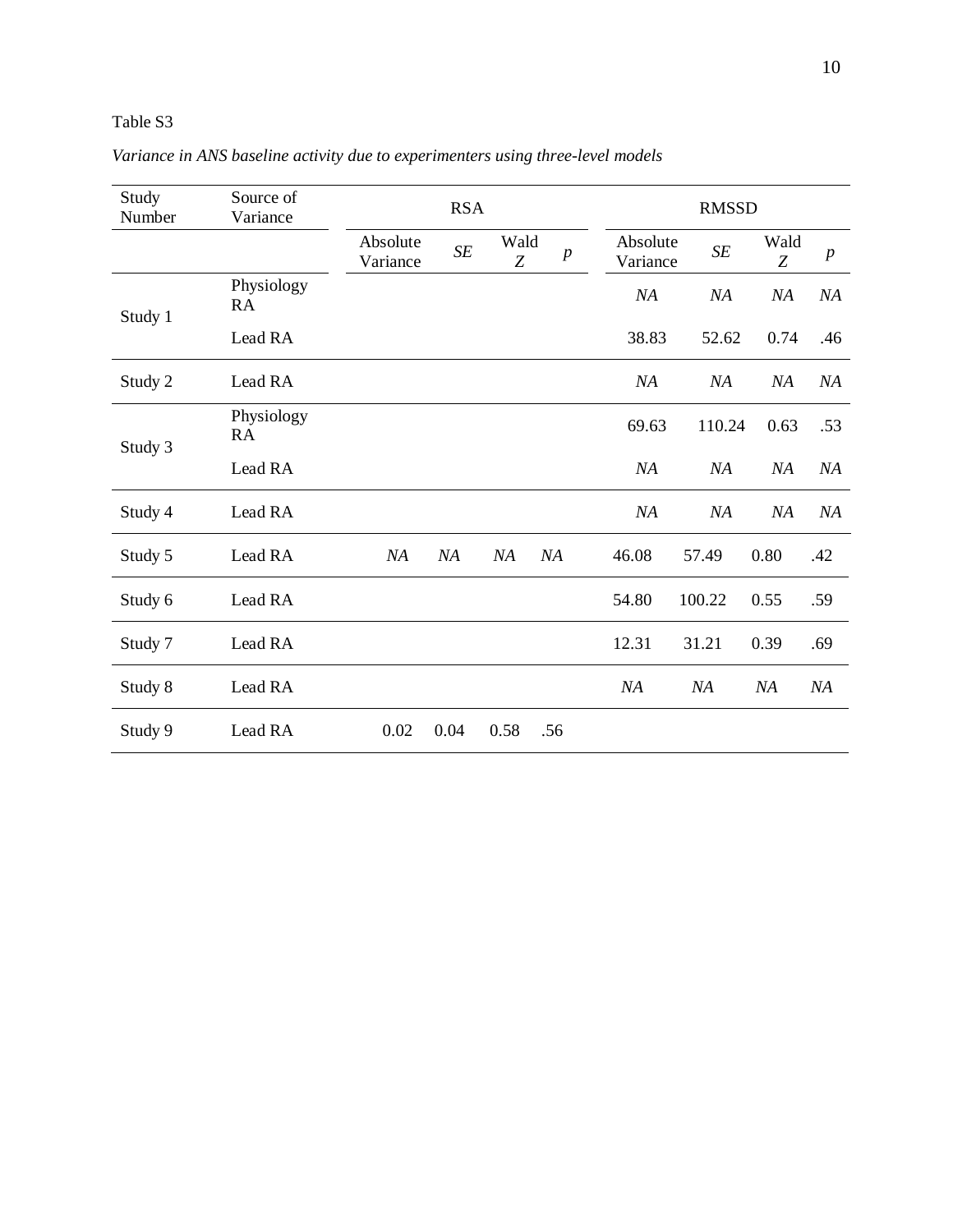|  |  | Variance in ANS reactivity due to experimenters using three-level models |  |  |
|--|--|--------------------------------------------------------------------------|--|--|
|  |  |                                                                          |  |  |

| Study<br>Number                     | Source of<br>Variance | Pre-ejection Period Reactivity |           |           |                  |                      | Interbeat Interval Reactivity |           |                  |
|-------------------------------------|-----------------------|--------------------------------|-----------|-----------|------------------|----------------------|-------------------------------|-----------|------------------|
|                                     |                       | Absolute<br>Variance           | $\cal SE$ | Wald<br>Z | $\boldsymbol{p}$ | Absolute<br>Variance | SE                            | Wald<br>Z | $\boldsymbol{p}$ |
|                                     | Physiology<br>RA      | 29.48                          | 27.01     | 1.09      | .28              | NA                   | NA                            | NA        | NA               |
| Study 1<br>(evaluation)             | Lead RA               | 0.18                           | 5.81      | 0.03      | .98              | NA                   | NA                            | NA        | NA               |
|                                     | Evaluators            | NA                             | NA        | NA        | NA               | NA                   | NA                            | NA        | NA               |
| Study 1                             | Physiology<br>RA      | 2.83                           | 4.13      | 0.69      | .49              | NA                   | NA                            | NA        | NA               |
| (partner<br>interaction)            | Lead RA               | 8.09                           | 6.47      | 1.25      | .21              | NA                   | NA                            | NA        | NA               |
|                                     | Evaluators            | 2.46                           | 4.88      | 0.50      | .61              | NA                   | NA                            | NA        | NA               |
| Study 2<br>(computer<br>task)       | Lead RA               | NA                             | NA        | NA        | NA               | 263.43               | 303.77                        | 0.87      | .39              |
| Study 2<br>(partner<br>interaction) | Lead RA               | NA                             | NA        | NA        | NA               | 19.94                | 131.23                        | 0.15      | .88              |
|                                     | Physiology<br>RA      | 6.58                           | 16.98     | 0.39      | .70              | 213.15               | 989.19                        | 0.22      | .83              |
| Study 3                             | Lead RA               | 10.51                          | 16.65     | 0.63      | .53              | NA                   | NA                            | NA        | NA               |
|                                     | Evaluators            | 2.82                           | 9.44      | 0.30      | .77              | NA                   | NA                            | NA        | NA               |
| Study 4                             | Lead RA               | NA                             | NA        | NA        | NA               | NA                   | NA                            | NA        | NA               |
| Study 5                             | Lead RA               |                                |           |           |                  | 38.99                | 211.87                        | 0.18      | .85              |
| Study 6                             | Lead RA               | 4.12                           | 6.97      | 0.59      | .56              | NA                   | NA                            | NA        | NA               |
| Study 7                             | Lead RA               |                                |           |           |                  | 2.15                 | 202.32                        | .01       | .99              |
| Study 8                             | Lead RA               |                                |           |           |                  | 6.76                 | 171.68                        | 0.04      | .97              |
| Study 9                             | Lead RA               | 4.21                           | 5.54      | 0.76      | .45              | 668.25               | 461.58                        | 1.45      | .15              |
| (speech)                            | Confederate           | 0.87                           | 4.14      | 0.21      | .83              | 201.86               | 311.08                        | 0.65      | .52              |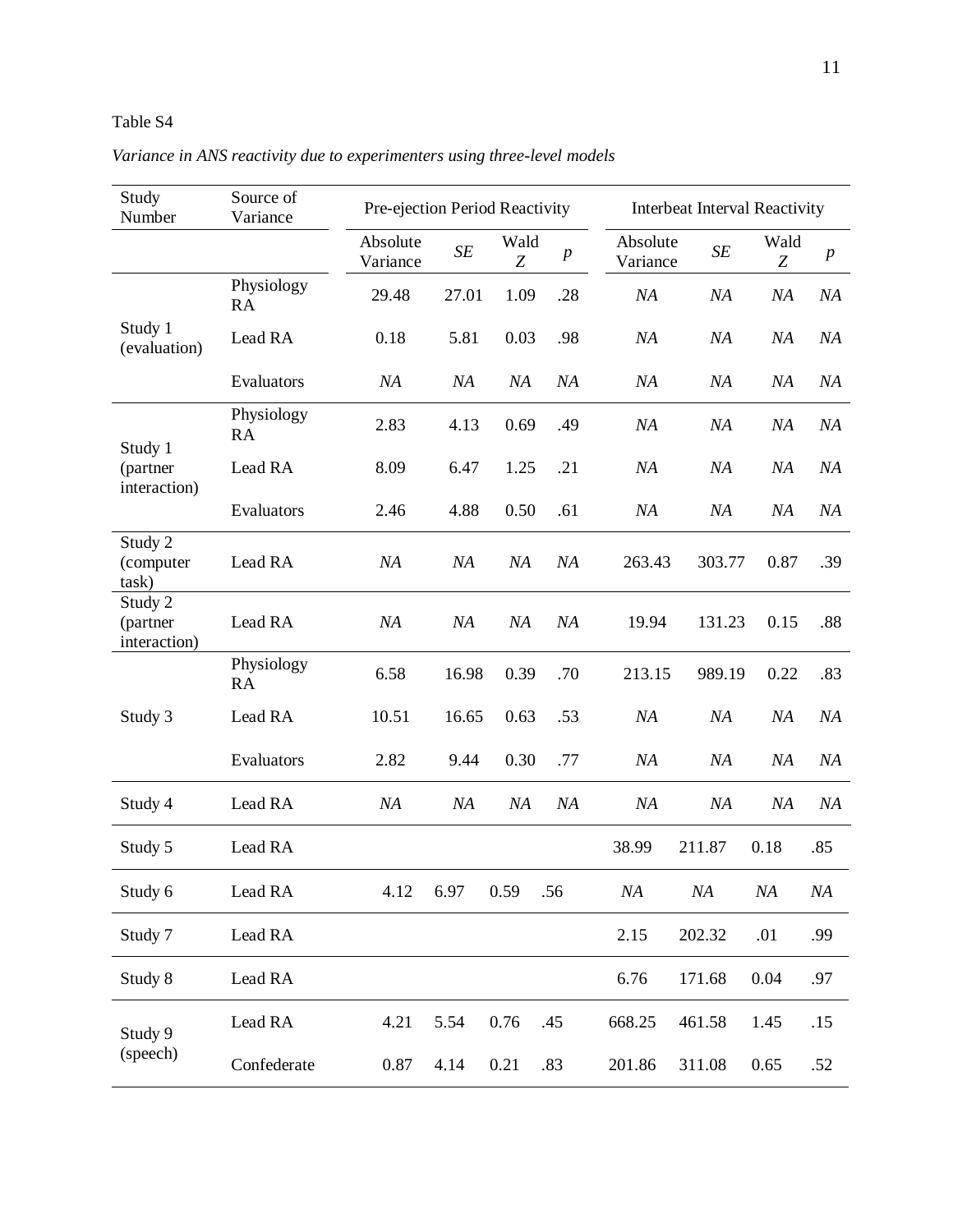| Study 9<br><i>confederate</i> | Lead RA |    |     | 3.10 4.11 0.76 .45 |    | 199.25 311.81 0.64 |     |
|-------------------------------|---------|----|-----|--------------------|----|--------------------|-----|
| interaction) Confederate      |         | NA | NA. | NA.                | NA | 422.19 287.04 1.47 | .14 |

*Note*. *NA =* covariance parameter was trimmed from the model because there was not enough variance to

estimate it.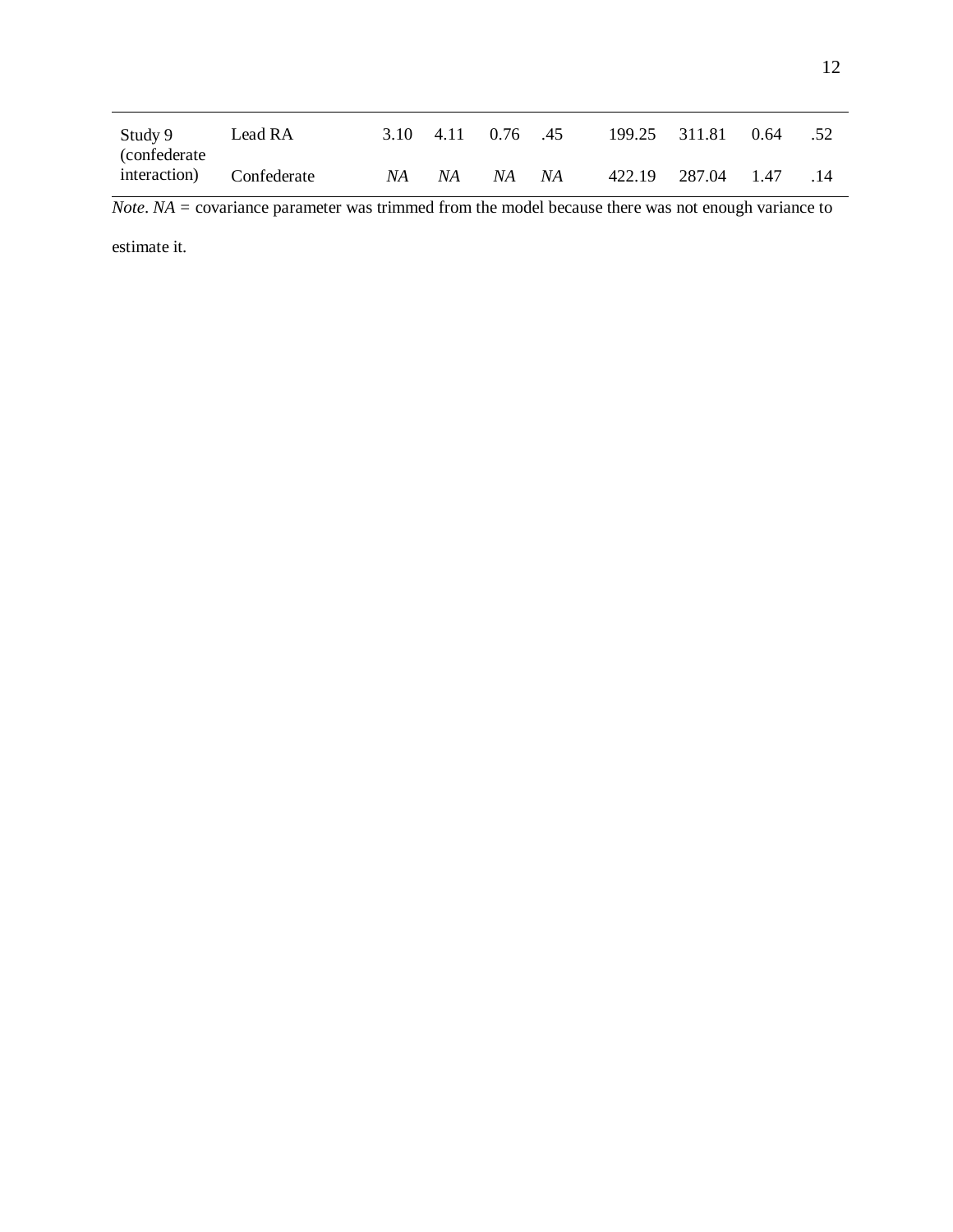# Table S4 (continued)

| Study<br>Number                             | Source of<br>Variance   |                      | <b>RSA Reactivity</b> |                          |                  |                      | <b>RMSSD Reactivity</b> |           |                  |
|---------------------------------------------|-------------------------|----------------------|-----------------------|--------------------------|------------------|----------------------|-------------------------|-----------|------------------|
|                                             |                         | Absolute<br>Variance | SE                    | Wald<br>$\boldsymbol{Z}$ | $\boldsymbol{p}$ | Absolute<br>Variance | SE                      | Wald<br>Z | $\boldsymbol{p}$ |
|                                             | Physiology<br><b>RA</b> |                      |                       |                          |                  | 23.49                | 32.35                   | 0.73      | .47              |
| Study 1<br>(evaluation<br>only)             | Lead RA                 |                      |                       |                          |                  | 6.36                 | 12.82                   | 0.50      | .62              |
|                                             | Evaluators              |                      |                       |                          |                  | NA                   | NA                      | NA        | NA               |
| Study 1                                     | Physiology<br>RA        |                      |                       |                          |                  | 16.70                | 21.58                   | .77       | .44              |
| (partner<br>interaction                     | Lead RA                 |                      |                       |                          |                  | 9.54                 | 12.57                   | 0.76      | .45              |
| only)                                       | Evaluators              |                      |                       |                          |                  | 13.76                | 15.59                   | 0.88      | .38              |
| Study 2<br>(computer<br>task only)          | Lead RA                 |                      |                       |                          |                  | NA                   | NA                      | NA        | NA               |
| Study 2<br>(partner<br>interaction<br>only) | Lead RA                 |                      |                       |                          |                  | NA                   | NA                      | NA        | NA               |
|                                             | Physiology<br><b>RA</b> |                      |                       |                          |                  | 3.81                 | 23.21                   | 0.16      | .87              |
| Study 3                                     | Lead RA                 |                      |                       |                          |                  | NA                   | NA                      | NA        | NA               |
|                                             | Evaluators              |                      |                       |                          |                  | NA                   | NA                      | NA        | NA               |
| Study 4                                     | Lead RA                 |                      |                       |                          |                  | 0.34                 | 10.98                   | 0.03      | .98              |
| Study 5                                     | Lead RA                 | NA                   | NA                    | NA                       | NA               | 2.13                 | 20.39                   | 0.11      | .92              |
| Study 6                                     | Lead RA                 |                      |                       |                          |                  | 12.23                | 23.47                   | 0.52      | .60              |
| Study 7                                     | Lead RA                 |                      |                       |                          |                  | 50.12                | 59.00                   | 0.85      | .40              |
| Study 8                                     | Lead RA                 |                      |                       |                          |                  | NA                   | NA                      | NA        | NA               |
| Study 9                                     | Lead RA                 | 0.02                 | 0.04                  | 0.37                     | .71              |                      |                         |           |                  |
| (speech)                                    | Confederate             | 0.01                 | 0.03                  | 0.42                     | .68              |                      |                         |           |                  |

# *Variance in ANS reactivity due to experimenters using three-level models*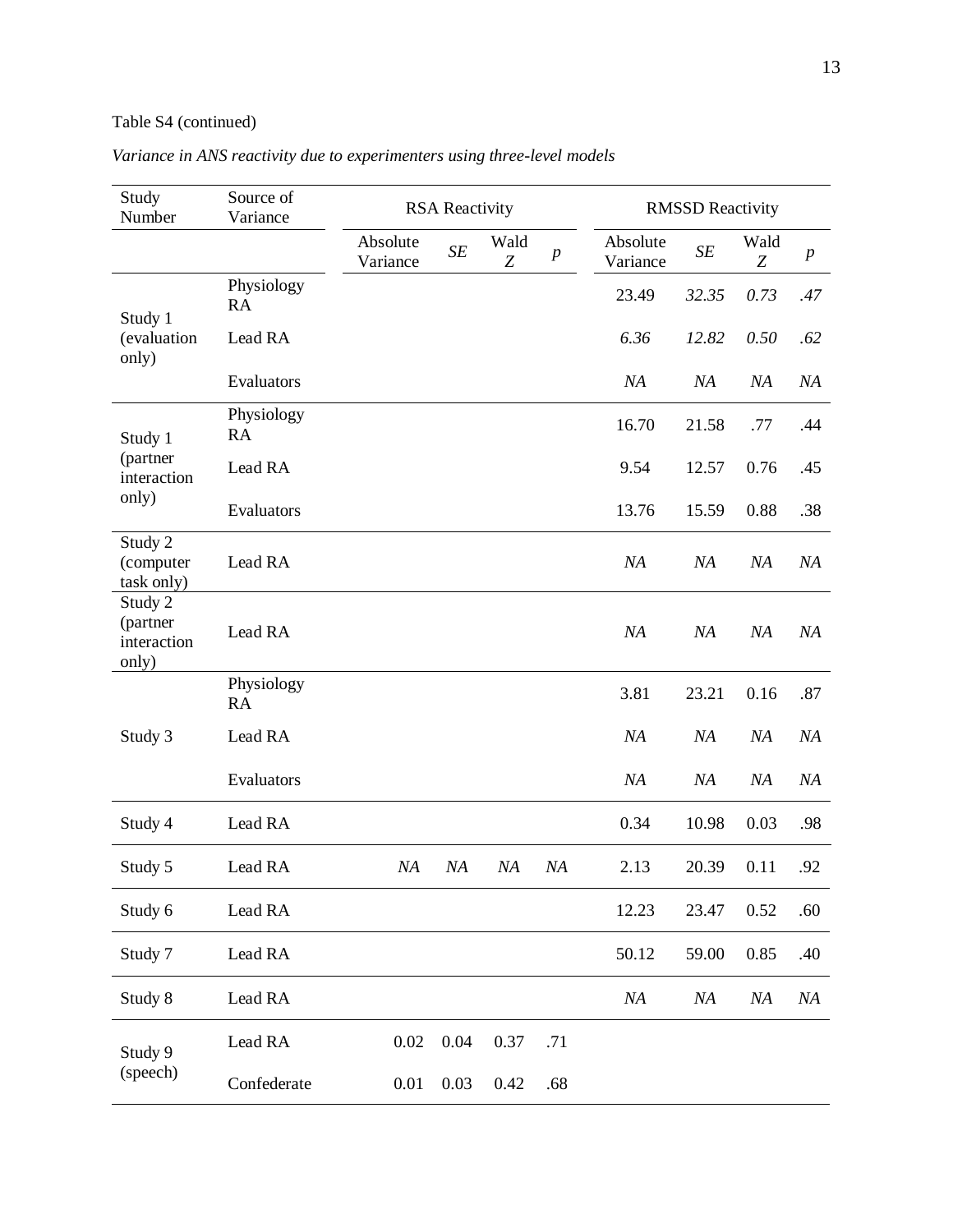| Study 9 Lead RA    |                          |  | NA NA NA NA              |  |
|--------------------|--------------------------|--|--------------------------|--|
| <i>confederate</i> |                          |  |                          |  |
|                    | interaction) Confederate |  | $0.01$ $0.03$ $0.42$ .67 |  |

*Note*. *NA =* covariance parameter was trimmed from the model because there was not enough variance to

estimate it.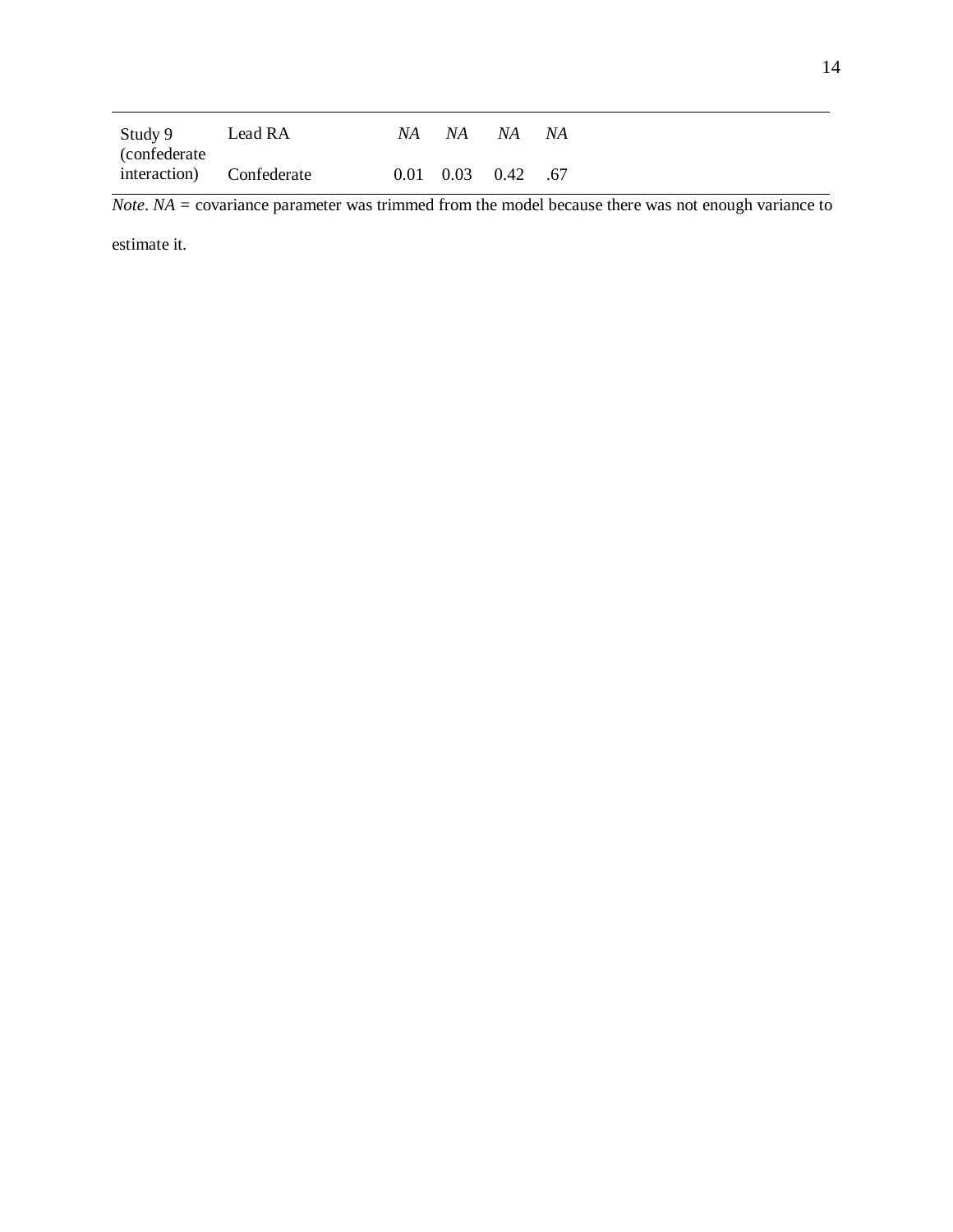### **Discussion**

As noted in the main text, we examined only three potential sources of experimenter variance but there are many other characteristics that researchers could consider as well. We include a list of potential characteristics that researchers might also examine here (see Table S6). These characteristics might vary across experimenters and would be relatively easy for researchers to measure and on which to categorize experimenters.

### Table S6

*Factors associated with experimenters that might influence participant physiological reactivity*

- 1. Gender
- 2. Race
- 3. Age
- 4. Appearance (clothes, facial attractiveness, weight, height, etc.)
- 5. Scent (related to perfume or body odor, for example)
- 6. Accent
- 7. Fluency with the language in which the study is conducted
- 8. Status in lab
- 9. Experience in lab
- 10. Experience with running particular study
- 11. Knowledge of research study and hypotheses
- 12. Trait-level differences that can affect behavior, such as racial bias, agreeableness, extraversion, etc.